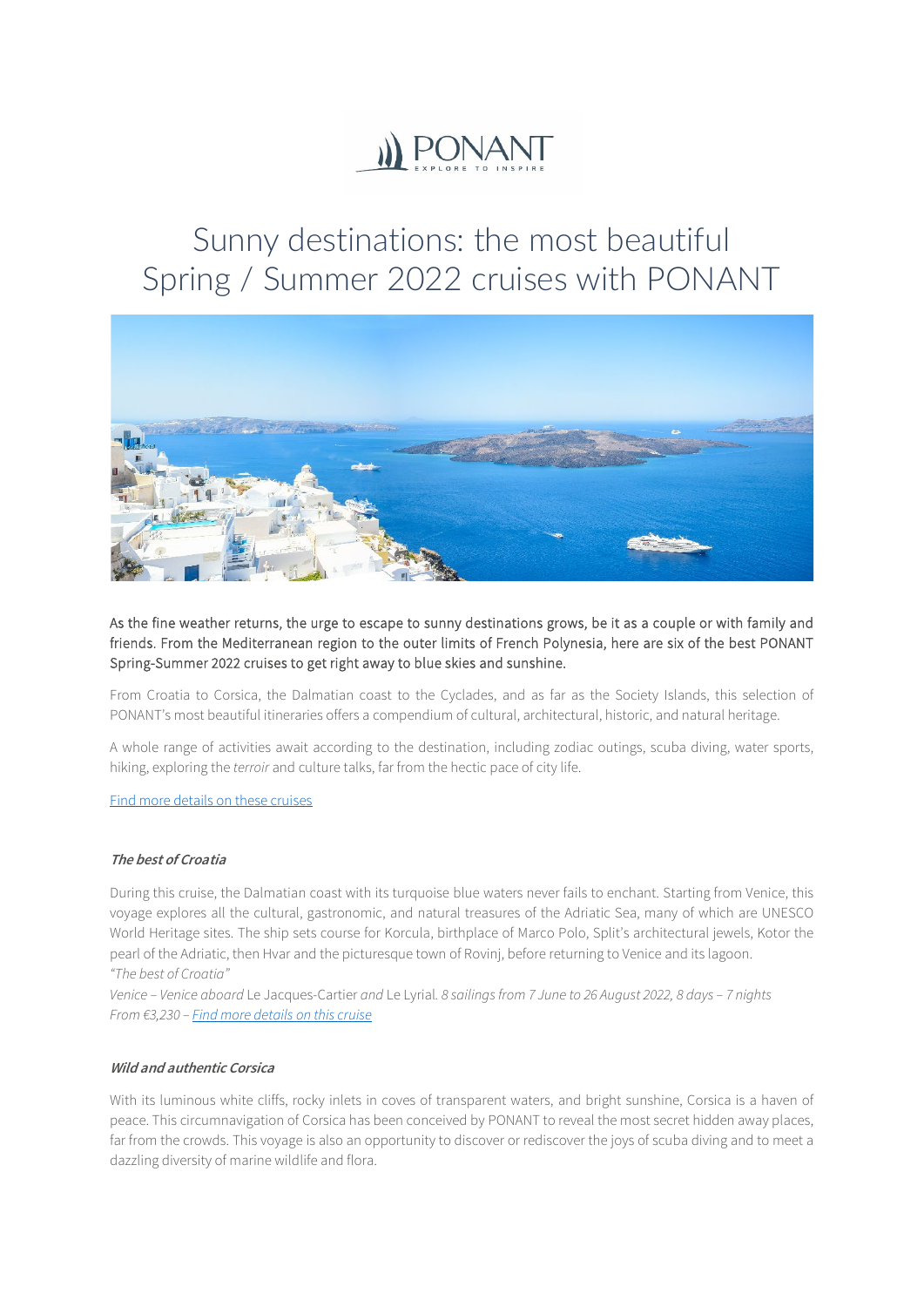*"Wild and authentic Corsica" Nice – Nice aboard* Le Bougainville*. 3 sailings from 6 to 20 June 2022, 8 days – 7 nights From €3,710 [- Find more details on](https://en.ponant.com/the-mediterranean-wild-and-authentic-corsica-g130622-9) this cruise*

## **From the canals of Venice to the city of gods**

Departing from Venice and its lagoon, the ship explores the pearls of the Dalmatian coast and Montenegro's most beautiful bays in the blue waters of the Adriatic, Ionian and Aegean seas. After setting course for the Greek islands of Itea and Corfu, the most famous town of this Ionian archipelago, the ship crosses the Corinth Canal before arriving in Athens. *"From the canals of Venice to the city of gods"* 

*Venice – Athens aboard* Le Lyrial*. 3 sailings from 27 May to 19 August 2022, 8 days – 7 nights From €3,050 – Find more details [on this cruise](https://en.ponant.com/the-mediterranean-from-the-canals-of-venice-to-the-city-of-gods-y270522-9)*

## **Atthe heart of the Greek islands**

A flagship destination, Greece overflows with turquoise blue waters and heavenly fine sandy beaches where it is good to bathe and bask in the sun. From the Cyclades to the Dodecanese, drifting from island to island discovering stunning landscapes, this cruise offers a taste of Greek-style *dolce vita*. This enchanting break away from it all, is also an opportunity to be immersed in Greek myths and legends on the many cultural excursions to ancient heritage sites in the Aegean Sea.

*"At the heart of the Greek islands" Athens – Athens aboard* Le Lyrial, Le Jacques-Cartier *and* Le Bougainville*. 7 sailings from 12 July to 23 September 2022, 8 days – 7 nights From €3,260 [– Find more details on this cruise](https://en.ponant.com/the-mediterranean-at-the-heart-of-the-greek-islands-y220722-9)*

### **Turkish shores and Greek archipelagos ofthe Aegean**

At sunset, the Aegean Sea unveils a dream panorama, from the shores of the Bosphorus to the Dodecanese and Cyclades archipelagos. These tiny Mediterranean wonderlands harbour countless picturesque villages and coves, lapped by crystal clear waters that are ideal for bathing and lying in the sun. This cruise is also a chance to be immersed in the history of the region and explore the many cultural sites at the crossroads of East and West.

*"Turkish shores and Greek archipelagos of the Aegean"* 

*Istanbul – Istanbul aboard* Le Bougainville*. 2 sailings from 10 to 20 July 2022, 11 days – 10 nights From €5,270 – [Find more details on this cruise](https://en.ponant.com/the-mediterranean-turkish-shores-and-greek-archipelagos-of-the-aegean-g100722-9)*

## **Tahiti and the Society Islands**

Those who love wildlife and lush vegetation will be seduced by this cruise against an idyllic backdrop of the South Pacific. From Papeete, the ship will set sail for the Society Islands: Huahine, Motu Mahana, Bora Bora and Moorea. It is a unique opportunity to explore the coral gardens on snorkelling and underwater trails which are home to thousands of tropical fish. Or just to stroll along the white sandy beaches fringing turquoise blue lagoons in a heavenly setting. *"Tahiti and the Society Islands"*

*Papeete – Papeete aboard the* m/s Paul Gauguin*. 9 sailings from 30 April to 12 November 2022, 8 days – 7 nights From €2,990 [– Find more details on this cruise](https://en.ponant.com/oceania-pacific-islands-tahiti-the-society-islands-pg060523-9)*

For more information on booking conditions see [Our Ultra Serenity policy](https://en.ponant.com/stress-free-booking-conditions)